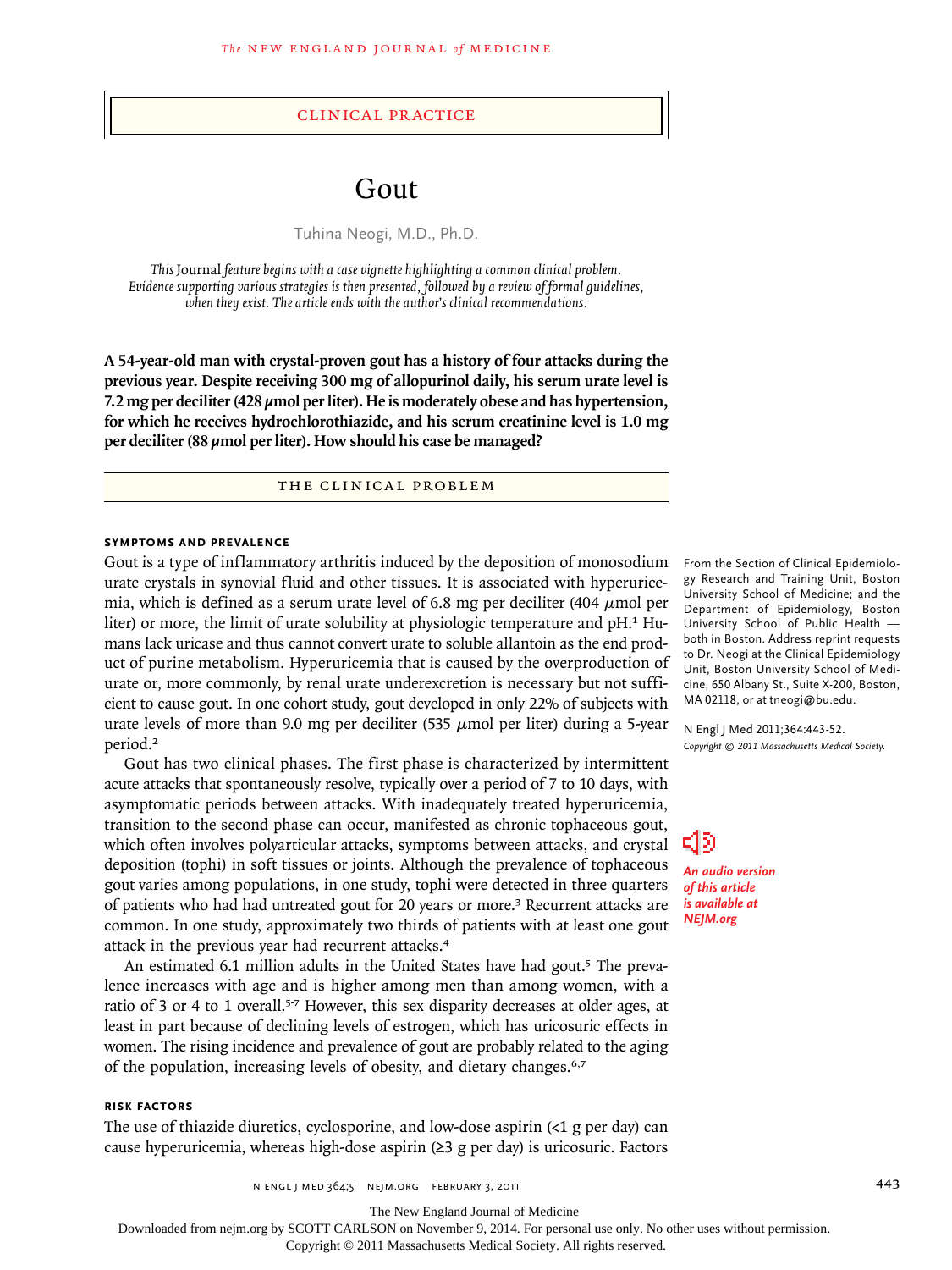that are associated with hyperuricemia and gout include insulin resistance, the metabolic syndrome, obesity, renal insufficiency, hypertension, congestive heart failure, and organ transplantation.8,9 The uricosuric effects of glycosuria in diabetes may reduce the risk of gout.<sup>10</sup> Rare X-linked inborn errors of metabolism can cause gout.<sup>8</sup> Genomewide association studies have identified common polymorphisms in several genes involved in renal urate transport that are associated with gout, including *SLC2A9, ABCG2, SLC17A3,* and *SLC22A12*. 11,12 The risk of incident gout is increased in persons with an increased intake of dietary purines (particularly meat and seafood), ethanol (particularly beer and spirits), soft drinks, and fructose<sup>13-16</sup> and is decreased in those with an increased intake of coffee, dairy products, and vitamin C (which lower urate levels).<sup>15,17,18</sup>

Triggers for recurrent flares include recent diuretic use, alcohol intake, hospitalization, and surgery.19,20 Urate-lowering therapy, which reduces the risk of gout attacks in the long term, can trigger attacks in the early period after its initiation, presumably as a result of mobilization of bodily urate stores.<sup>21,22</sup>

## STRATEGIES AND EVIDENCE

The diagnostic standard remains synovial fluid or tophus aspiration with identification of negatively birefringent monosodium urate crystals under polarizing microscopy. Crystals are detectable during attacks and also potentially between attacks, primarily in previously inflamed joints in patients with hyperuricemia.<sup>23</sup> However, crystal evaluation is not performed routinely in clinical practice.15 Hyperuricemia may not be present during acute gout attacks and therefore may not be a helpful criterion for diagnosis. A typical presentation that is strongly suggestive of the diagnosis includes rapid development of severe pain (i.e., within 24 hours), erythema, and swelling in a characteristic joint distribution — for example, in the first metatarsophalangeal joint (podagra). In a population with a 0.5% prevalence of gout overall, a patient with hyperuricemia and this presentation has an 82% chance of having gout.<sup>23</sup>

The differential diagnosis of acute gout includes other crystal-induced arthritides (e.g., calcium pyrophosphate dihydrate) and a septic joint. Joint aspiration with Gram's staining and culture must be performed if a septic joint is suspected, even if monosodium urate crystals are identified. Older adults, particularly women, may present with polyarticular involvement, which may be mistaken for rheumatoid arthritis; a tophus may be mistaken for a rheumatoid nodule. Tophaceous deposits that are not clinically apparent may be visualized by plain radiography or another imaging method. A diagnosis of gout should prompt evaluation for potentially modifiable risk factors (e.g., dietary habits) and associated coexisting illnesses (e.g., hypertension and hyperlipidemia) that may require intervention.

#### TREATMENT OPTIONS

#### **Acute Gout**

The main aim of therapy for acute gout is rapid relief of pain and disability caused by intense inflammation. Options for managing acute attacks include the use of nonsteroidal antiinflammatory drugs (NSAIDs), colchicine, glucocorticoids, and possibly corticotropin.24 The choice of agent, dose, and duration of therapy is guided by consideration of coexisting illnesses that preclude the safe use of a particular regimen, as well as the severity of the gout. Adjunctive measures include applying ice to and resting the affected joint.<sup>25</sup>

NSAIDs and colchicine are first-line agents for acute attacks (Table 1).<sup>24</sup> Oral colchicine has long been used, although it has only recently (in 2009) been approved by the Food and Drug Administration (FDA) for use in patients with acute gout. In a randomized trial, colchicine (at a dose of 1.2 mg at the onset of a flare, followed by 0.6 mg 1 hour later) was significantly more likely than placebo to result in a reduction in pain of 50% or more 24 hours later (rates, 37.8% and 15.5%, respectively).26 This regimen had efficacy similar to that of a high-dose regimen (1.2 mg, then 0.6 mg per hour for 6 hours), with fewer gastrointestinal side effects. This study did not address treatment after the first 24 hours.

The relative efficacy of colchicine as compared with NSAIDs is unknown. In head-to-head studies, various NSAIDs have had similar benefits for acute gout, and a controlled trial showed the efficacy of tenoxicam over placebo.<sup>24,27</sup>

When the use of NSAIDs or colchicine is poorly tolerated or contraindicated, glucocorticoids or corticotropin may be used, although evidence for the use of intraarticular and intramuscular glucocorticoids and corticotropin is limited by a lack

The New England Journal of Medicine

Downloaded from nejm.org by SCOTT CARLSON on November 9, 2014. For personal use only. No other uses without permission.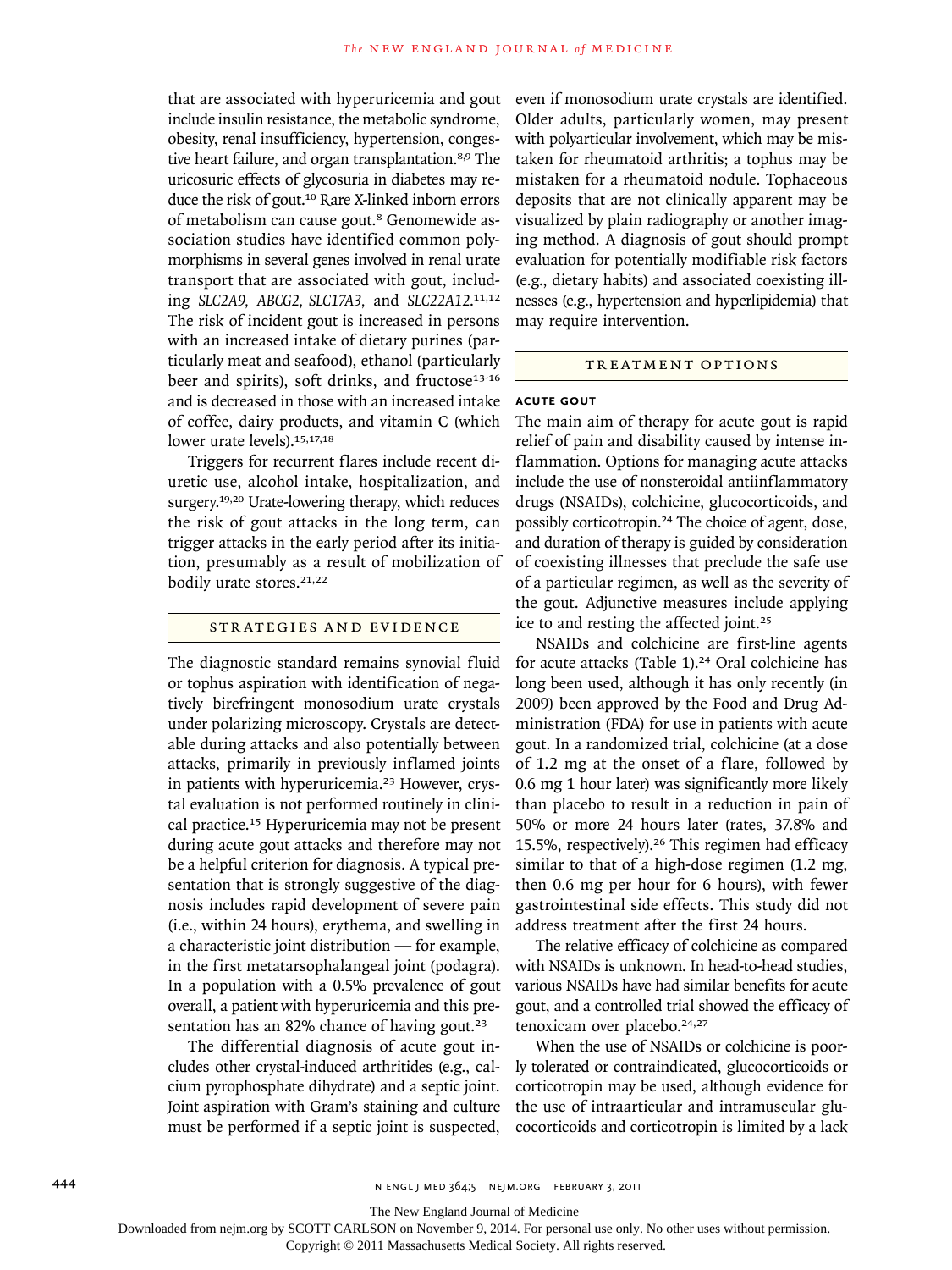|                                                                                                                                                                           | Table 1. Pharmacologic Management Options for Acute Gout Attacks.                               |                                                                                                                                                                                                                                                                          |                                                                                                                                                                                                                                                                                                                                                                                                                                                                                                                                                                                                                                                                                                                     |
|---------------------------------------------------------------------------------------------------------------------------------------------------------------------------|-------------------------------------------------------------------------------------------------|--------------------------------------------------------------------------------------------------------------------------------------------------------------------------------------------------------------------------------------------------------------------------|---------------------------------------------------------------------------------------------------------------------------------------------------------------------------------------------------------------------------------------------------------------------------------------------------------------------------------------------------------------------------------------------------------------------------------------------------------------------------------------------------------------------------------------------------------------------------------------------------------------------------------------------------------------------------------------------------------------------|
| Drug                                                                                                                                                                      | <b>Examples of Regimens from</b><br>Randomized Clinical Trials                                  | Complete Attack Resolution*<br><b>Alternative Regimens for</b>                                                                                                                                                                                                           | Precautions                                                                                                                                                                                                                                                                                                                                                                                                                                                                                                                                                                                                                                                                                                         |
| Nonsteroidal antiinflammatory<br>drug <sup>-</sup>                                                                                                                        |                                                                                                 |                                                                                                                                                                                                                                                                          | Avoid in patients with renal or hepatic insufficiency, bleeding dis-<br>order, congestive heart failure, or allergy; associated with an<br>events; may be administered with a proton-pump inhibitor<br>increased risk of adverse thrombotic and gastrointestinal<br>in patients at risk for gastrointestinal events.                                                                                                                                                                                                                                                                                                                                                                                                |
| Naproxen                                                                                                                                                                  | 500 mg orally twice daily for 5 days                                                            | 375–500 mg orally twice daily for 3 days,<br>for 4-7 days or until attack resolves<br>then 250-375 mg orally twice daily                                                                                                                                                 |                                                                                                                                                                                                                                                                                                                                                                                                                                                                                                                                                                                                                                                                                                                     |
| Indomethacin                                                                                                                                                              | 50 mg orally three times daily for 2 days,<br>then 25 mg orally three times daily<br>for 3 days | 50 mg orally three times daily for 3 days,<br>for 4-7 days or until attack resolves<br>then 25 mg orally three times daily                                                                                                                                               |                                                                                                                                                                                                                                                                                                                                                                                                                                                                                                                                                                                                                                                                                                                     |
| Colchicine                                                                                                                                                                | first sign of gout flare,<br>.6 mg orally 1 hr later<br>followed by 0<br>1.2 mg orally at       | (e.g., 0.6 mg of colchicine twice daily,<br>Consider additional acute gout regimen<br>drug regimen, or an oral glucocorti-<br>coid regimen until attack resolves)<br>12-24 hr after colchicine regimen<br>a nonsteroidal antiinflammatory<br>to continue managing attack | uice); avoid for gout-flare therapy in patients with renal or he-<br>phylaxis; monitor for gastrointestinal symptoms, myotoxicity,<br>P-glycoprotein or CYP3A4 inhibitors (e.g., cyclosporine, clar-<br>insufficiency, hepatic dysfunction, or known gastrointestinal<br>and blood dyscrasias (details are available at www.fda.gov).<br>patic impairment who are already receiving colchicine pro-<br>ithromycin, certain antiretroviral agents, certain antifungal<br>Avoid (or use lower dose) in older adults and those with renal<br>agents, certain calcium-channel blockers, and grapefruit<br>symptoms; adjust dose (and avoid in patients with renal<br>or hepatic impairment) if used in conjunction with |
| prednisolone);<br>(prednisone or<br>Oral glucocorticoids                                                                                                                  | Prednisolone, 30-35 mg daily for 5 days                                                         | then reduce by 5-10 mg every 2 days<br>Prednisone, 30-60 mg daily for 2 days<br>(depending on severity of attack),<br>depending on starting dose) in<br>10-day taper                                                                                                     | failure; may be used in patients with moderate-to-severe renal<br>Use caution in patients with hyperglycemia or congestive heart<br>impairment                                                                                                                                                                                                                                                                                                                                                                                                                                                                                                                                                                      |
| amenable to aspiration and in the absence of joint sepsis.<br>* Longer durations of therapy may be necessary for p<br>t Although there are insufficient data to recommend |                                                                                                 | patients with long-standing disease and severe flares.                                                                                                                                                                                                                   | the use of intraarticular glucocorticoid injection, it may be a useful alternative for attacks that are limited to one or two joints and<br>†There are no published trials establishing the efficacy of celecoxib, the only selective cyclooxygenase 2 inhibitor available in the United States, for use in acute gout.                                                                                                                                                                                                                                                                                                                                                                                             |

clinical pr actice

The New England Journal of Medicine

Downloaded from nejm.org by SCOTT CARLSON on November 9, 2014. For personal use only. No other uses without permission.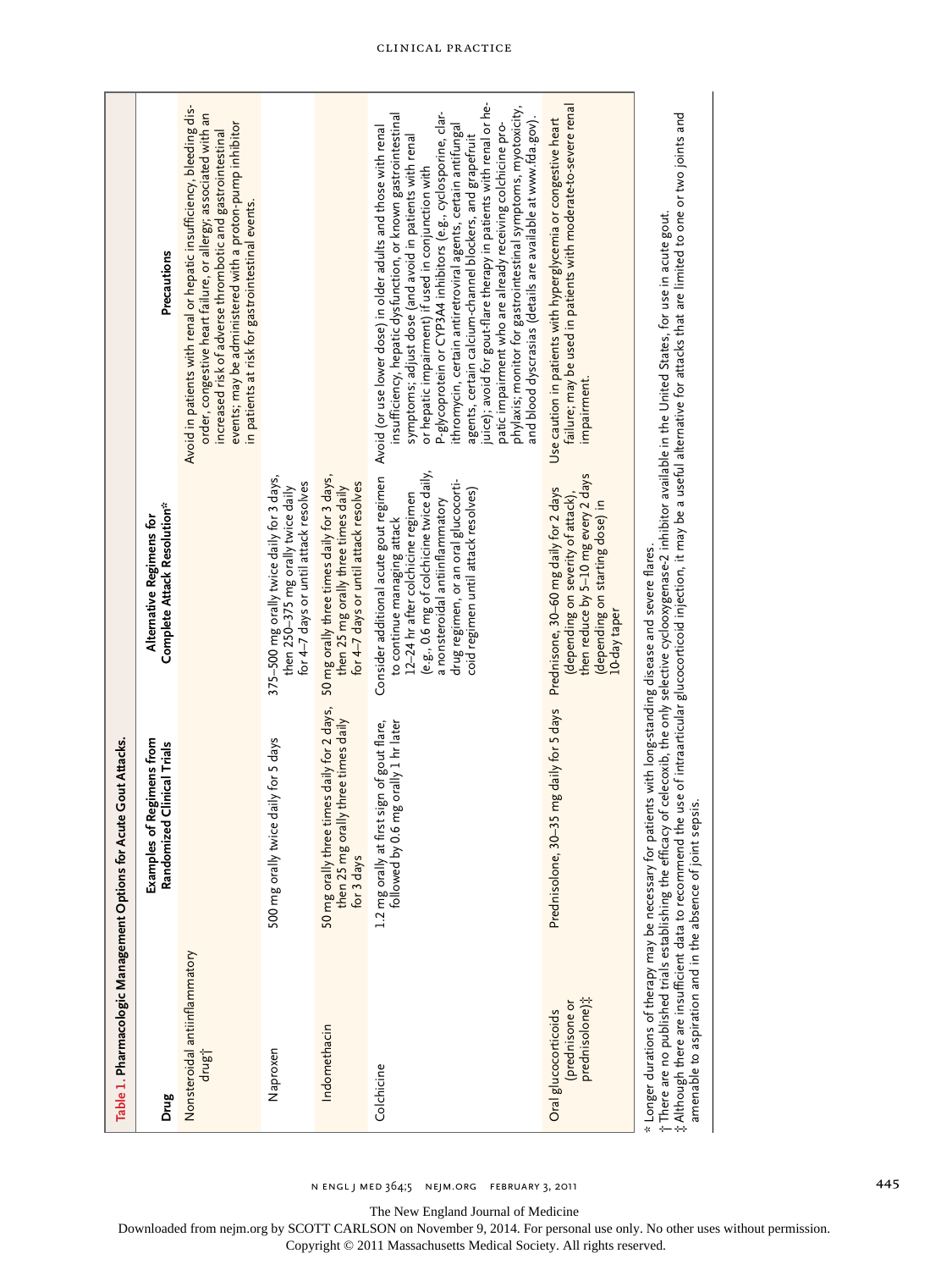of data from blinded, randomized, placebocontrolled trials<sup>24,27-29</sup> (Table 1). Monoarticular attacks are often managed with the use of intraarticular glucocorticoids. In two randomized, placebo-controlled trials of a 5-day course of oral prednisolone (one evaluating a dose of 30 mg daily and the other a dose of 35 mg daily), the efficacy of prednisolone was equivalent to that of standard regimens of indomethacin (vs. the 30-mg dose of prednisolone) and naproxen (vs. the  $35$ -mg dose).  $30,31$ 

The dose and duration of therapy for acute gout should be sufficient to eradicate the profound inflammatory response. Although randomized trials have generally studied the effects of short courses of treatment on pain reduction, clinical experience suggests that 7 to 10 days of treatment may be necessary to ensure the resolution of symptoms. Increased doses of antiinflammatory drugs are typically prescribed for the first few days, with a reduction in the dose once symptoms begin to improve.<sup>32</sup> Flares should be treated without interruption of urate-lowering therapy. A "medications in the pocket" strategy should be considered for patients with established gout so that therapy can be started promptly at the onset of symptoms that are consistent with typical attacks.

There is evidence that attacks of gout are caused by the activation of the NLRP3 inflammasome by urate crystals, leading to the release of interleukin- $1\beta^{33}$  (Fig. 1). For this reason, interleukin-1 antagonists are being studied as potential options for patients in whom other treatments are not feasible.34 In a randomized trial, the fully human monoclonal antibody canakinumab significantly reduced pain from acute gout, as compared with 40 mg of intramuscular triamcinolone acetonide, 72 hours after administration of the study drug.35 Anakinra and rilonacept improved acute and chronic gout symptoms, respectively, in two small, uncontrolled pilot studies; however, rilonacept did not significantly reduce pain, as compared with indomethacin, in a randomized trial.34,36,37 More data are needed to assess the potential role of these agents.

## **Hyperuricemia**

## *Pharmacologic Approaches*

The purpose of lowering serum urate levels is to prevent acute flares and development of tophi. However, gout does not develop in all patients with hyperuricemia, and antihyperuricemic therapies are not without risk. Recommendations that are based on both consensus and evidence support the consideration of urate-lowering therapy in patients with hyperuricemia who have at least two gout attacks per year or tophi (as determined by either clinical or radiographic methods).38 However, the severity and frequency of flares, the presence of coexisting illnesses (including nephrolithiasis), and patient preference are additional considerations.24 Urate-lowering therapy should not be initiated during acute attacks but rather started 2 to 4 weeks after flare resolution, with a low initial dose that is increased as needed over a period of weeks to months, and with close monitoring of urate levels, renal function, and adverse effects. The dose should be adjusted as necessary to maintain a serum urate level below 6 mg per deciliter (357  $\mu$ mol per liter), which is associated with a reduced risk of recurrent attacks and tophi.22,39,40 It is uncertain whether a more stringent target of less than 5 mg per deciliter (297  $\mu$ mol per liter) results in greater disease control.<sup>41,42</sup> Therapy is generally continued indefinitely.

Three classes of drugs are approved for lowering urate levels: xanthine oxidase inhibitors, uricosuric agents, and uricase agents (Table 2 and Fig. 2). Xanthine oxidase inhibitors block the synthesis of uric acid and can be used regardless of whether there is overproduction of urate. In this class of drugs, the one most commonly prescribed to lower urate levels is allopurinol, which is effective in decreasing flares and tophi, particularly among patients in whom target urate levels are achieved.22,39 Although allopurinol has an acceptable side-effect profile in most patients, a mild rash develops in approximately 2%.<sup>22,39,43</sup> Severe allopurinol hypersensitivity is much less common but can be life-threatening. Allopurinol desensitization can be attempted in patients with mild cutaneous reactions, but its safety in those with more serious reactions is unknown.<sup>44</sup> The majority of patients receive 300 mg of allopurinol daily, but this dose is often inadequate to achieve target urate levels. Daily doses up to 800 mg may be used in patients with normal renal function. The dose is typically reduced in patients with renal impairment, owing to concerns about an increased risk of hypersensitivity in such patients. However, studies have not shown an association between dose and risk of hypersensitivity, and a reduced dose may contribute to suboptimal gout control.<sup>43</sup>

446 **120 1 Engl j med 364;5 NEIM.ORG FEBRUARY 3, 2011** 

The New England Journal of Medicine

Downloaded from nejm.org by SCOTT CARLSON on November 9, 2014. For personal use only. No other uses without permission.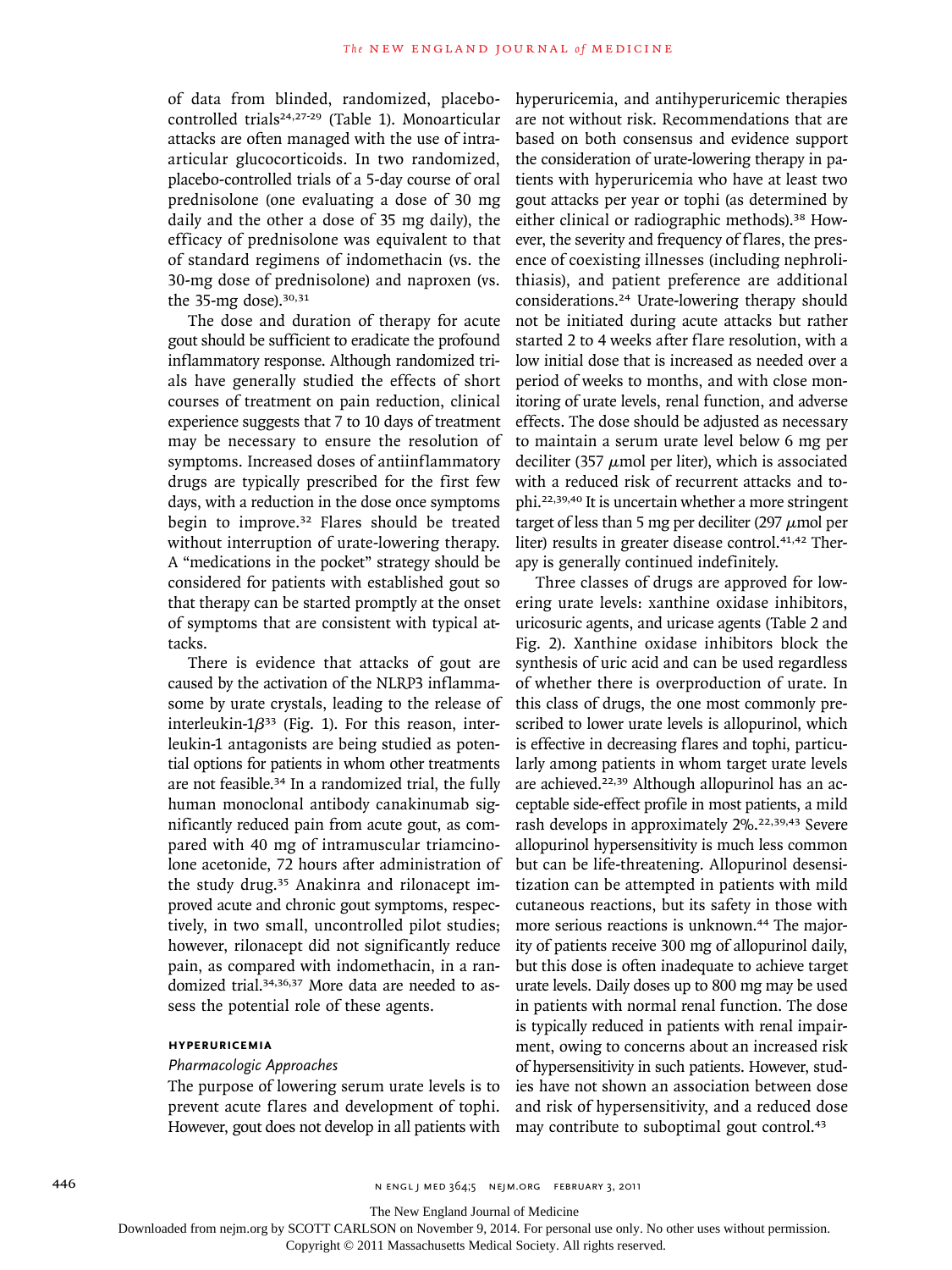In 2009, another xanthine oxidase inhibitor, febuxostat, was approved by the FDA for the treatment of hyperuricemia in patients with gout. As compared with a daily dose of 300 mg of allopurinol, febuxostat at daily doses of 80 mg and 120 mg was 2.5 and 3 times as likely, respectively, to achieve serum urate levels of less than 6 mg per deciliter in a 52-week trial.<sup>22</sup> During the initial 8 weeks of the study, the frequency of gout attacks was higher among patients receiving 120 mg of febuxostat than among those receiving either 80 mg of febuxostat or 300 mg of allopurinol, but there was no significant difference among the three groups for the remainder of the trial. In another study involving patients with renal impairment (defined as a creatinine clearance of 30 to 89 ml per minute), daily doses of 80 mg and 40 mg of febuxostat were superior to 300 mg of allopurinol (or 200 mg in patients with moderate renal impairment) for lowering serum urate to a level below 6 mg per deciliter.<sup>39</sup> There was no increase in cardiovascular risk or hypersensitivity associated with the use of either dose of febuxostat, as compared with allopurinol, although the trial was not powered for such comparisons. Postmarketing surveillance is needed to better understand the risks and benefits of febuxostat. Its efficacy as compared with increased doses of allopurinol is not known, nor is its safety in persons with allopurinol hypersensitivity.

Uricosuric drugs (including probenecid, sulfinpyrazone, and benzbromarone) block renal tubular urate reabsorption. Although these drugs can be used in patients with underexcretion of urate (accounting for up to 90% of patients with gout), they are used less frequently than xanthine oxidase inhibitors and are contraindicated in patients with a history of nephrolithiasis. Benzbromarone (not available in the United States) may be used in patients with mild-to-moderate renal insufficiency but is potentially hepatotoxic, whereas the other two drugs are generally ineffective in patients with renal impairment. In two openlabel, randomized trials, benzbromarone was equivalent to allopurinol (the latter at a daily dose of as much as 600 mg) and superior to probenecid (among patients in whom target urate levels were not achieved with 300 mg of allopurinol) in lowering serum urate to 5 mg per deciliter or less. $41,45$ 

Uricase converts uric acid into soluble allantoin. Pegloticase, a polyethylene glycolated (peg-



**Figure 1. Mechanisms of Inflammation in Gout.**

 $\frac{1}{1}$  been on other inflammatory cytokines (e.g., tumor necrosis factor α [TNF-α], inter-In acute gout, monosodium urate crystals that have undergone phagocytoleukin-6 and 8, leukotrienes, and alarmins) by mechanisms that are both dependent on and independent of interleukin-1. Experimental models of sis activate the NLRP3 inflammasome, leading to secretion of interleukin-1β. In turn, this secretion can induce further production of interleukin-1β ing cells and phagocytes. Monosodium urate crystals also induce many gout have demonstrated a role for the activation of the terminal compleand other inflammatory mediators and further the activation of synovial linment pathway (C5b-9 membrane attack complex) induced by monosodium urate crystals. Binding of interleukin-1 $\beta$  to the interleukin-1 receptor results in signal transduction, leading to altered expression of adhesion molecules and chemokines, which together with the other inflammatory events results in the neutrophil recruitment that is a major driver of the intense inflammation in gout. In chronic gout, with low-grade synovitis and frequently recurring or nonresolving flares, these inflammatory processes are probably ongoing with potentially continued release of inflammatory mediators, including interleukin-1 $\beta$ , in the presence of persistent monosodium urate crystals.

y lated) modified porcine recombinant uricase, was approved by the FDA in 2010 for chronic gout that is refractory to conventional treatments. The approval was based on data from two doubleblind, randomized, placebo-controlled, 6-month trials showing the drug's urate-lowering and tophus-reducing effects. However, pegloticase must be administered intravenously, and infusion reactions were common.46 Rasburicase, which is approved for use in preventing the tumor lysis syn-

The New England Journal of Medicine

Downloaded from nejm.org by SCOTT CARLSON on November 9, 2014. For personal use only. No other uses without permission.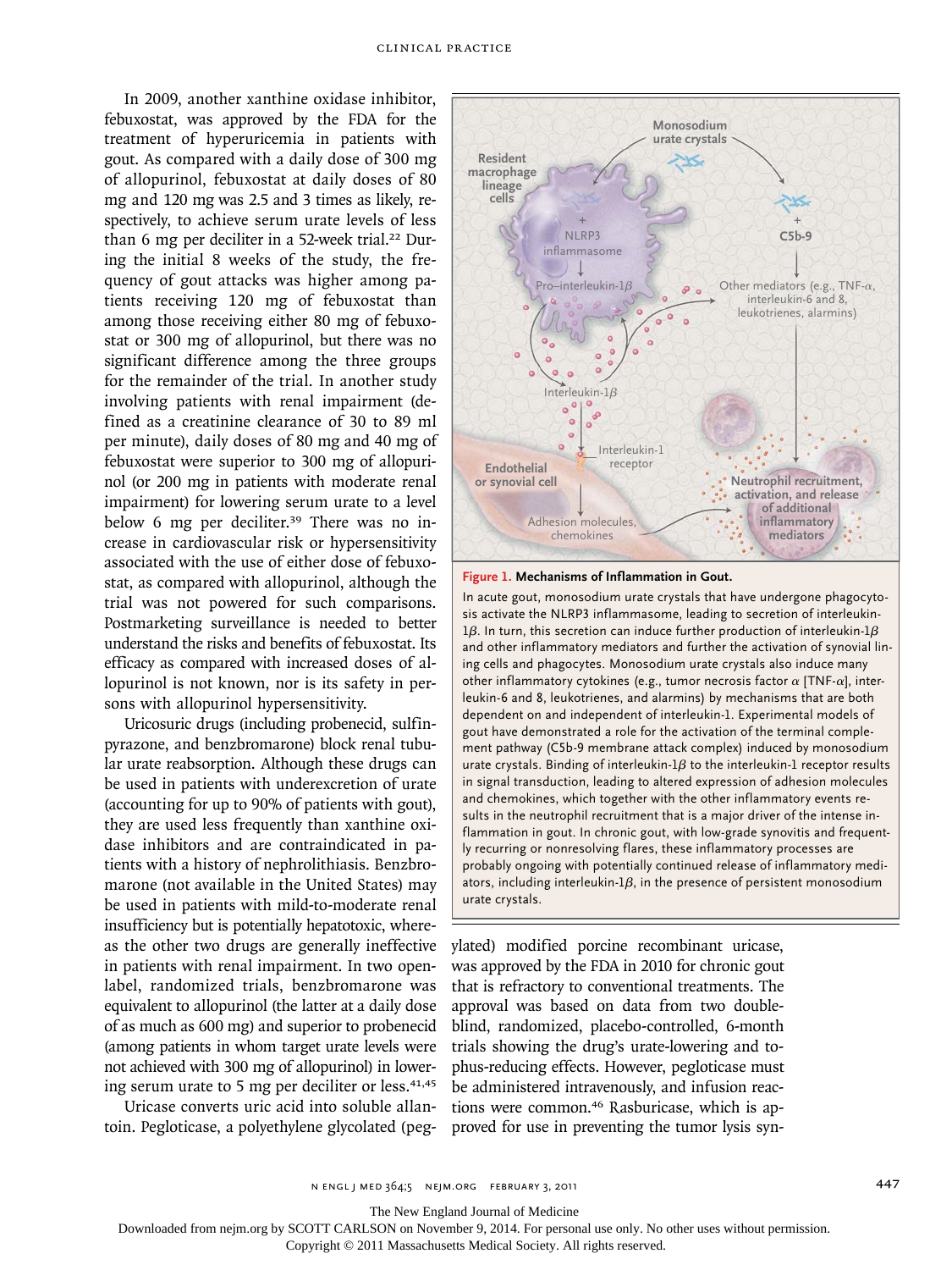| Table 2. Pharmacologic Options for Hyperuricemi<br>Xanthine oxidase inhibitor<br>Urate-lowering therapy<br>Drug | Example of Regimen<br>ia Therapy in Gout.*                                                                                                                                                                                      | Aim to maintain serum urate levels below 6 mg per deciliter, which requires regu-<br>Use in patients with urate overproduction or underexcretion. Avoid use (or moni-<br>lar monitoring and may require dose adjustments. Accompany the initiation<br>tor closely) in patients receiving azathioprine or 6-mercaptopurine because<br><b>Considerations or Precautions</b><br>these drugs are metabolized by xanthine oxidase.<br>of therapy with flare prophylaxis.                                                                                                                                                                                                                                                                                                                                                                                        |
|-----------------------------------------------------------------------------------------------------------------|---------------------------------------------------------------------------------------------------------------------------------------------------------------------------------------------------------------------------------|------------------------------------------------------------------------------------------------------------------------------------------------------------------------------------------------------------------------------------------------------------------------------------------------------------------------------------------------------------------------------------------------------------------------------------------------------------------------------------------------------------------------------------------------------------------------------------------------------------------------------------------------------------------------------------------------------------------------------------------------------------------------------------------------------------------------------------------------------------|
| Allopurinol                                                                                                     | clearance; average daily dose, 300 mg, although many patients<br>Starting dose: 50-100 mg orally daily; increase dose every 2-4 wk<br>to achieve serum urate target, with dose based on creatinine<br>require higher doses      | calation beyond the level suggested by guidelines in patients with renal impair-<br>patients, and the risk is potentially increased by coadministration of ampicillin,<br>(e.g., febuxostat). Allopurinol can increase the anticoagulant effect of warfarin.<br>amoxicillin, thiazide diuretics, or ACE inhibitors. Allopurinol hypersensitivity is<br>ance). The maximal dose may be as high as 800 mg daily, but there are limited<br>data for doses above 300 mg daily. A mild rash occurs in approximately 2% of<br>death, 20%). If the target serum urate level is not achieved, consider dose es-<br>Use with caution in patients with renal insufficiency (based on creatinine clear-<br>rare, occurring in approximately 0.1% of patients, but can be fatal (rate of<br>ment (with close monitoring) or consider the use of an alternative therapy |
| Febuxostat                                                                                                      | Starting dose: 40 mg orally daily; increase to 80 mg orally daily<br>after 2–4 wk to achieve serum urate target, if necessary f                                                                                                 | ciency, there are insufficient data for use in patients with a creatinine clearance<br>of <30 ml per minute or severe hepatic impairment. Currently contraindicated<br>quate response to allopurinol or uricosuric therapy. Although no dose adjust-<br>Use as a second-line agent for patients who have contraindications or an inade-<br>ment is required for patients with mild-to-moderate renal or hepatic insuffi-<br>for use with theophylline. Febuxostat has a higher cost than allopurinol.                                                                                                                                                                                                                                                                                                                                                      |
|                                                                                                                 | Uricosuric agent (probenecid)‡.   Starting dose: 250 mg orally daily; increase by 500 mg per mo to a<br>maximal dose of 2-3 g per day (2 divided doses) in patients<br>with normal renal function to achieve serum urate target | patients with an overproduction of urate in whom uricosuric therapy should be<br>renal uric acid excretion in patients with a family history of early onset of gout,<br><30 ml per minute. Adequate hydration is required to reduce risk of nephroli-<br>thiasis. The use of this drug can increase serum penicillin levels. Evaluate for<br>onset of gout at <25 yr, or a history of nephrolithiasis, since this may identify<br>Avoid in patients with a history of nephrolithiasis and a creatinine clearance of                                                                                                                                                                                                                                                                                                                                        |

The New England Journal of Medicine

Downloaded from nejm.org by SCOTT CARLSON on November 9, 2014. For personal use only. No other uses without permission.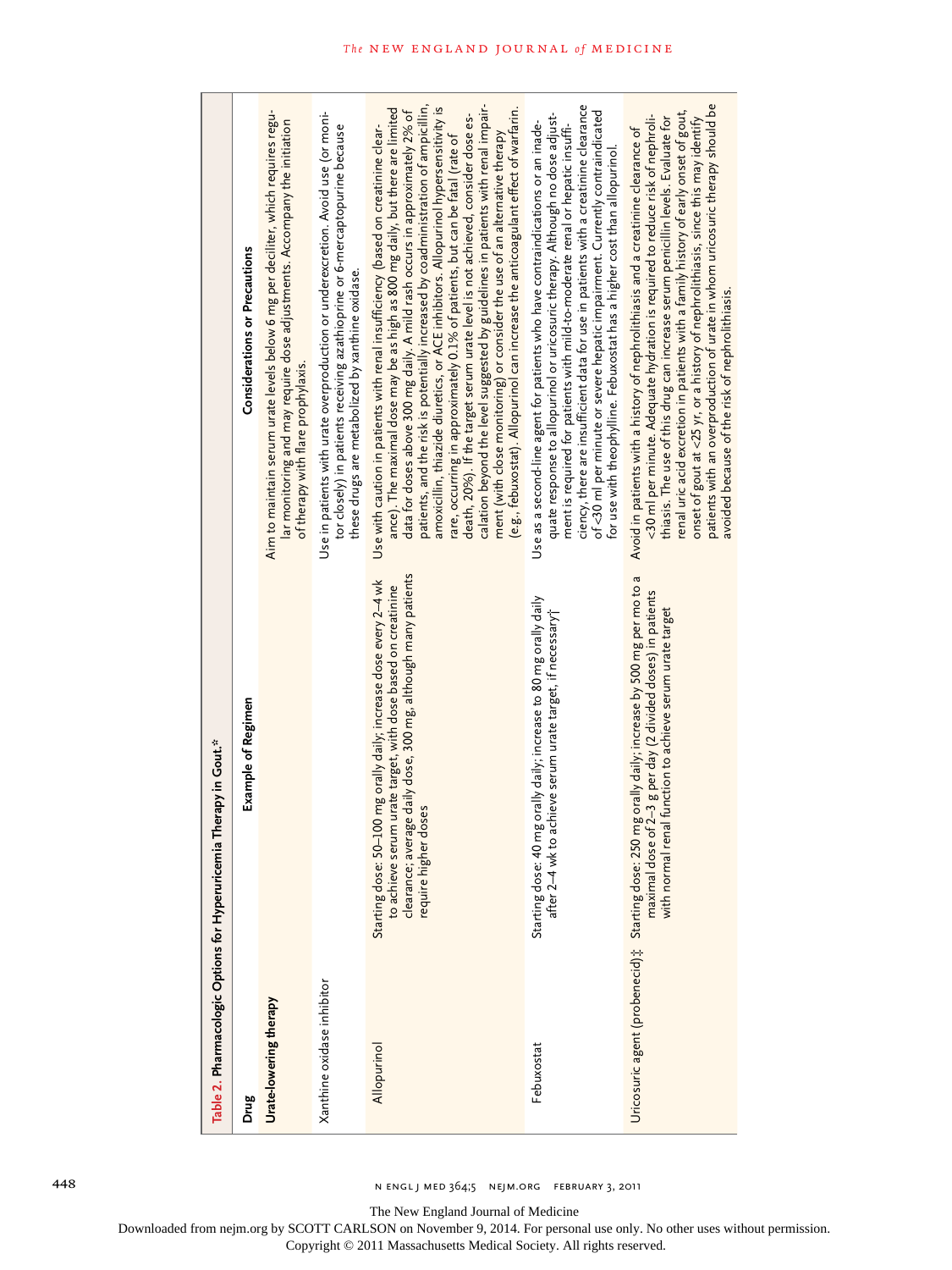| antibodies against pegloticase. Anaphylaxis occurs in 5% of patients (vs. 0% in<br>and use caution in patients with congestive heart failure (insufficient safety data;<br>Use for chronic gout in adults whose disease is refractory to conventional therapy<br>patients without a therapeutic response (in whom serum urate levels increase<br>to above 6 mg per deciliter, particularly on two consecutive occasions) or with<br>treatment for longer than 4 weeks. Do not use in patients with G6PD deficiency,<br>symptoms with the use of a xanthine oxidase inhibitor at maximum medically<br>tions (26%, vs. 5% in placebo group) even with premedication, particularly in<br>appropriate dose, or other contraindication). There is a risk of infusion reac-<br>some exacerbations in clinical trials). Cost is higher than for other therapies.<br>(e.g., lack of normalization of serum urate, inadequate control of signs and<br>placebo group). No data are available regarding retreatment after stopping | Aim to reduce the risk of flare during initial decrease in urate levels, presumably<br>related to rapid mobilization of bodily urate stores. The duration of therapy<br>is not well defined but treatment for at least 6 mo or until tophi resolve is<br>recommended. | See Table 1 for precautions, particularly taking into account potential for increased<br>toxic effects with prolonged therapy. | See Table 1 for precautions, particularly taking into account potential for increased<br>toxic effects with prolonged therapy. This drug has not been formally tested<br>but has been used for prophylaxis in trials of urate-lowering therapies. | . Benzbromarone and sulfinpyrazone are available in a limited number of countries but not in the United States.                                          |
|-------------------------------------------------------------------------------------------------------------------------------------------------------------------------------------------------------------------------------------------------------------------------------------------------------------------------------------------------------------------------------------------------------------------------------------------------------------------------------------------------------------------------------------------------------------------------------------------------------------------------------------------------------------------------------------------------------------------------------------------------------------------------------------------------------------------------------------------------------------------------------------------------------------------------------------------------------------------------------------------------------------------------|-----------------------------------------------------------------------------------------------------------------------------------------------------------------------------------------------------------------------------------------------------------------------|--------------------------------------------------------------------------------------------------------------------------------|---------------------------------------------------------------------------------------------------------------------------------------------------------------------------------------------------------------------------------------------------|----------------------------------------------------------------------------------------------------------------------------------------------------------|
| Intravenous infusion of 8 mg every 2 wk; requires premedication<br>with antihistamines and glucocorticoids; start gout-flare pro-<br>phylaxis ≥7 days before initiating treatment                                                                                                                                                                                                                                                                                                                                                                                                                                                                                                                                                                                                                                                                                                                                                                                                                                       | of urate-lowering therapy                                                                                                                                                                                                                                             | 0.6 mg orally once or twice daily as tolerated                                                                                 | Naproxen, 250 mg twice daily                                                                                                                                                                                                                      | NSAID nonsteroidal antiinflammatory drug.<br>FFebuxostat at a dose of 120 mg is available in Europe.<br>* ACE denotes angiotensin-converting enzyme, and |
| Uricase (pegloticase)                                                                                                                                                                                                                                                                                                                                                                                                                                                                                                                                                                                                                                                                                                                                                                                                                                                                                                                                                                                                   | Flare prophylaxis during initiation                                                                                                                                                                                                                                   | Colchicine                                                                                                                     | NSAID                                                                                                                                                                                                                                             |                                                                                                                                                          |

drome, is not appropriate for use in patients with gout because of its immunogenicity and short half-life.

*Lifestyle, Nutrition, and Adjunctive Therapies*

Observational data indicate that nonpharmacologic approaches, such as avoiding alcohol or modifying one's diet, can reduce serum urate levels but may not be sufficient to control established gout.24 In one randomized trial involving persons without gout, 500 mg of vitamin C per day for 2 months resulted in serum urate levels that were 0.5 mg per deciliter (30  $\mu$ mol per liter) lower than in those receiving placebo.<sup>47</sup> The intake of dairy milk reduced serum urate levels by approximately 10% during a 3-hour period in a small, randomized, crossover trial involving healthy volunteers.<sup>48</sup> Whether these approaches would have similar effects in persons with gout, or with a longer duration of therapy, is not known. Losartan and fenofibrate, which have uricosuric effects, may be considered in patients with gout who have hypertension or hypertriglyceridemia, respectively,<sup>49</sup> although it is not known whether their use reduces the frequency of gout attacks.

# *Flare Prophylaxis during Initiation of Urate-Lowering Therapy*

Because rapid lowering of urate levels is associated with gout flares, with an increased risk associated with therapies that more effectively lower urate levels,<sup>22,46</sup> prophylaxis against acute flares is advised during the initiation of urate-lowering therapy (Table 2).<sup>24</sup> In a study of patients with normal renal function who were starting allopurinol therapy, oral colchicine (at a dose of 0.6 mg twice daily for an average of 5.2 months) significantly reduced the likelihood of gout attacks and lessened the severity of flares that did occur, as compared with placebo.<sup>21</sup> Diarrhea was common, resulting in a once-daily regimen of colchicine for many patients. Thus, the general recommendation for flare prophylaxis is to use colchicine at a dose of 0.6 mg once or twice daily, with dose adjustments as needed for renal impairment, potential drug interactions, or intolerance. Although NSAIDs are also used for prophylaxis, there are few studies that support their use.<sup>24</sup> For patients without tophi, prophylaxis should be continued for 6 months. The optimal duration for those with tophi is uncertain; ongoing prophylaxis until tophus resolution may be necessary.

n engl j med 364;5 nejm.org february 3, 2011 449

The New England Journal of Medicine

Downloaded from nejm.org by SCOTT CARLSON on November 9, 2014. For personal use only. No other uses without permission.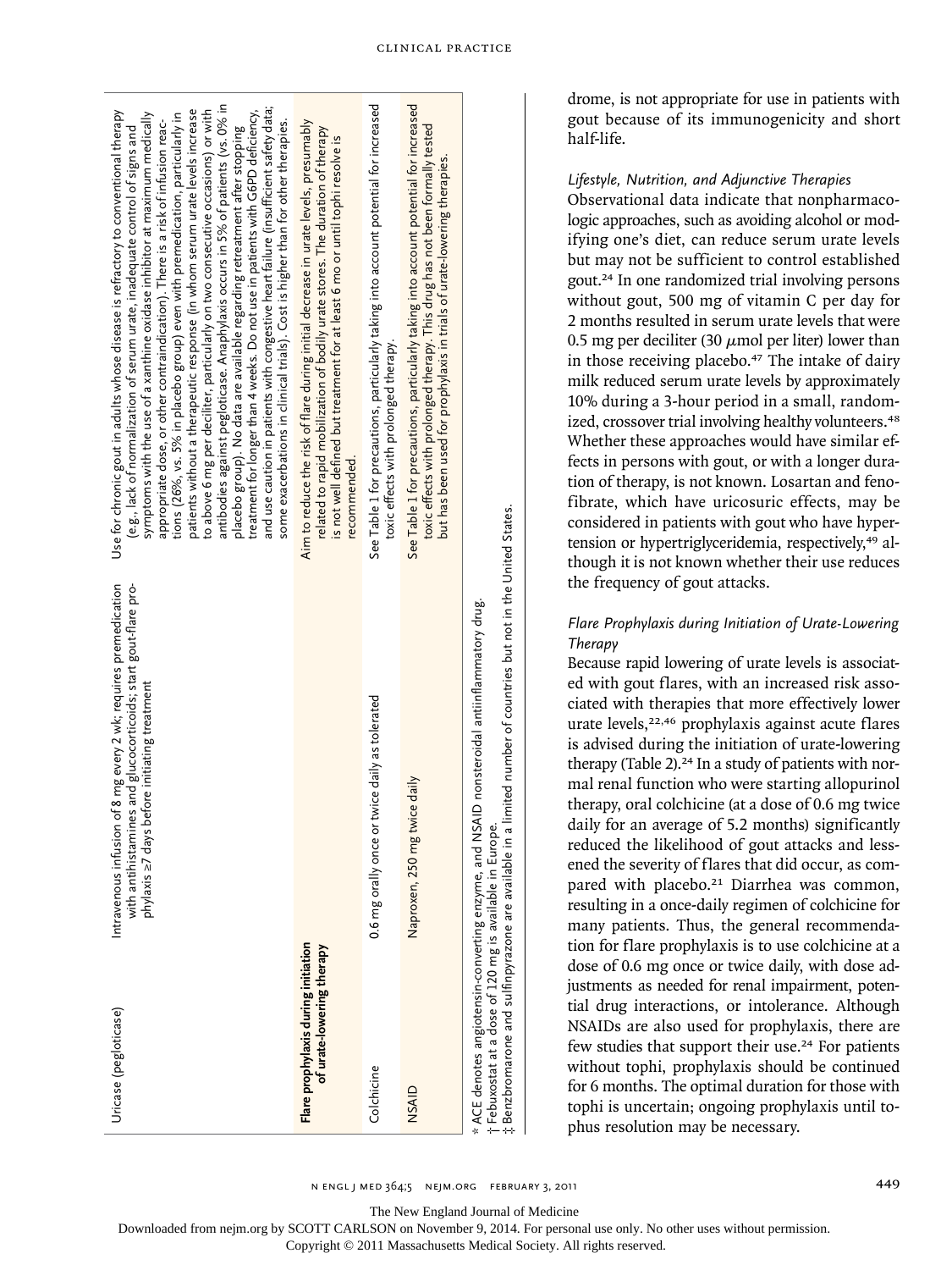



fications or the use of xanthine oxidase inhibitors to utes to the total-body urate pool. Modified uricase Hyperuricemia can be targeted at many levels. Restric- $\cdots$ uric acid into soluble allantoin. In patients with normal renal function, uricosuric agents can promote renal tion of exogenous purine intake through dietary modimeanens of the ase of Adminite exidese immeriors to block uric acid synthesis from endogenous purine metabolism can reduce the amount of urate that contribartistic the total-body urate pool: modified arrease elimination of urate, thereby reducing total-body urate pools. However, decreased renal urate excretion in patients with renal impairment leads to increased totalbody urate stores.

## AREAS OF UNCERTAINTY

Data are limited regarding the safety and efficacy of combination therapies for the treatment of gout (e.g., the use of a xanthine oxidase inhibitor and a uricosuric agent for hyperuricemia or the use of multiple drugs for acute gout attacks). The safety and cost-effectiveness of new agents for gout, including inhibitors of urate transporter 1 and purine nucleoside phosphorylase, which are under development, and interleukin-1 antagonists, require further study. Preliminary data have suggested the potential efficacy of the interleukin-1 antagonists canakinumab and rilonacept for flare prophylaxis.<sup>34</sup>

Risk factors for recurrent gout flares may differ from those that predispose patients to the initial attack. Whether factors that lower serum urate levels over the long term in persons without gout would have similar effects with short-term or episodic exposure in persons with gout requires clarification.

It is not known to what level urate can be safely lowered. Observational data have suggested associations between low urate levels and an increased risk of Parkinson's disease,50 but it is unclear whether the low levels are a cause or consequence of disease. The optimal duration of urate-lowering therapy is also uncertain, and such therapy is recommended indefinitely at this time. In one study, the withdrawal of urate-lowering therapy was associated with prolonged symptomfree intervals (3 to 4 years) in a cohort of 89 patients after long-term control of urate levels (<7 mg per deciliter), flares, and tophi resolution,<sup>51</sup> but further study is needed.

Finally, the concept of asymptomatic hyperuricemia as a benign condition is being challenged. Experimental data suggest that urate may contribute to vascular remodeling and hypertension, although it remains uncertain whether urate plays a causal role in cardiovascular disease.<sup>9</sup>

## Guidelines

The American College of Rheumatology is currently developing guidelines for the management of gout. The European League against Rheumatism and the British Society for Rheumatology have published guidelines for the evaluation and management of gout on the basis of trial data (when available) and expert consensus.23,24,42 The present recommendations are largely consistent with these guidelines.

## CONCLUSIONS AND **RECOMMENDATIONS**

In patients presenting with suspected gout, the diagnosis should be confirmed by examination of synovial fluid or tophus aspirate for monosodium urate crystals. Management should be tailored to the stage of disease and coexisting illnesses. The patient who is described in the vignette has crystalproven gout, with multiple attacks and a serum urate level of more than 6 mg per deciliter despite receipt of allopurinol at a dose of 300 mg per day.

The New England Journal of Medicine

Downloaded from nejm.org by SCOTT CARLSON on November 9, 2014. For personal use only. No other uses without permission.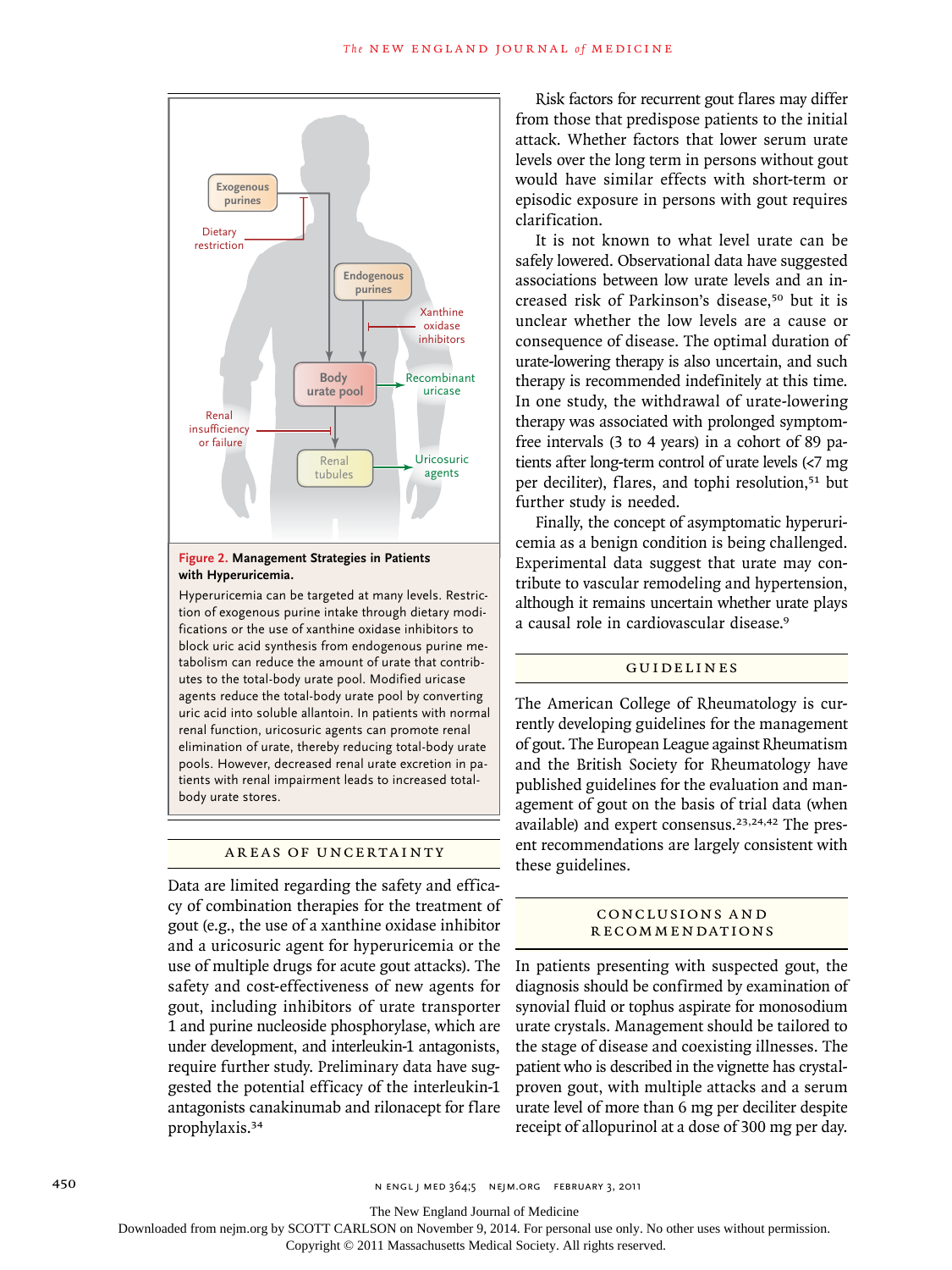Since his renal function is normal, the allopurinol dose should be increased (e.g., 100-mg increments every 2 to 4 weeks until the target urate level is reached), with monitoring of renal function and serum urate levels and assessment for potential adverse reactions. Colchicine prophylaxis (0.6 mg once or twice daily) is reasonable while the dose of allopurinol is escalated. If target serum urate levels cannot be achieved or if the patient has serious side effects at higher allopurinol doses, the use of either febuxostat or a uricosuric agent is another option, given his normal renal function.

The patient should understand that the intake of alcohol and an excessive amount of meat or seafood and sugar-sweetened drinks may contribute to elevated urate levels and should be minimized. He should be advised to keep well hydrated and to lose weight. Associated cardiovascular risk factors should be identified and treated. Although the use of hydrochlorothiazide may contribute to the increased urate level, I would not necessarily change that medication if it is effectively controlling his blood pressure, and I would advise him to take the diuretic consistently, since intermittent use may precipitate flares. The addition of losartan for the hypertension might be considered. He should be advised to maintain his urate-lowering regimen during flares, which can be managed with colchicine. Follow-up is necessary to ensure that appropriate serum urate levels are achieved and maintained and to monitor the patient for adverse effects.

Dr. Neogi reports serving as a core expert panel leader for the American College of Rheumatology Gout Treatment Guidelines. No other potential conflict of interest relevant to this article was reported.

Disclosure forms provided by the author are available with the full text of this article at NEJM.org.

I thank Drs. Saralynn Allaire, Hyon Choi, and Yuqing Zhang for their review of the first draft of the manuscript and Dr. Robert Terkeltaub for his review of an earlier version of Figure 1.

#### **References**

**1.** Loeb JN. The influence of temperature on the solubility of monosodium urate. Arthritis Rheum 1972;15:189-92.

**2.** Campion EW, Glynn RJ, DeLabry LO. Asymptomatic hyperuricemia: risks and consequences in the Normative Aging Study. Am J Med 1987;82:421-6.

**3.** Gutman AB. The past four decades of progress in the knowledge of gout, with an assessment of the present status. Arthritis Rheum 1973;16:431-45.

**4.** Neogi T, Hunter DJ, Chaisson CE, Allensworth-Davies D, Zhang YQ. Frequency and predictors of inappropriate management of recurrent gout attacks in a longitudinal study. J Rheumatol 2006;33:104-9. **5.** Lawrence RC, Felson DT, Helmick CG, et al. Estimates of the prevalence of arthritis and other rheumatic conditions in the United States: part II. Arthritis Rheum 2008;58:26-35.

**6.** Arromdee E, Michet CJ, Crowson CS, O'Fallon WM, Gabriel SE. Epidemiology of gout: is the incidence rising? J Rheumatol 2002;29:2403-6.

**7.** Wallace KL, Riedel AA, Joseph-Ridge N, Wortmann R. Increasing prevalence of gout and hyperuricemia over 10 years among older adults in a managed care population. J Rheumatol 2004;31:1582-7. **8.** Choi HK, Mount DB, Reginato AM. Pathogenesis of gout. Ann Intern Med 2005;143:499-516.

**9.** Feig DI, Kang DH, Johnson RJ. Uric acid and cardiovascular risk. N Engl J Med 2008;359:1811-21. [Erratum, N Engl J Med 2010;362:2235.]

**10.** Rodríguez G, Soriano LC, Choi HK. Impact of diabetes against the future risk of developing gout. Ann Rheum Dis 2010;69:2090-4.

**11.** Dehghan A, Kottgen A, Yang Q, et al. Association of three genetic loci with uric acid concentration and risk of gout: a genome-wide association study. Lancet 2008; 372:1953-61.

**12.** Taniguchi A, Urano W, Yamanaka M, et al. A common mutation in an organic anion transporter gene, SLC22A12, is a suppressing factor for the development of gout. Arthritis Rheum 2005;52:2576-7.

**13.** Choi HK, Atkinson K, Karlson EW, Willett W, Curhan G. Alcohol intake and risk of incident gout in men: a prospective study. Lancet 2004;363:1277-81.

**14.** Choi HK, Willett W, Curhan G. Fructose-rich beverages and risk of gout in women. JAMA 2010;304:2270-8.

**15.** Choi HK, Atkinson K, Karlson EW, Willett W, Curhan G. Purine-rich foods, dairy and protein intake, and the risk of gout in men. N Engl J Med 2004;350:1093- 103.

**16.** Choi HK, Curhan G. Soft drinks, fructose consumption, and the risk of gout in men: prospective cohort study. BMJ 2008; 336:309-12.

**17.** Choi HK, Gao X, Curhan G. Vitamin C intake and the risk of gout in men: a prospective study. Arch Intern Med 2009; 169:502-7.

**18.** Choi HK, Willett W, Curhan G. Coffee consumption and risk of incident gout in men: a prospective study. Arthritis Rheum 2007;56:2049-55.

**19.** Hunter DJ, York M, Chaisson CE, Woods R, Niu J, Zhang Y. Recent diuretic use and the risk of recurrent gout attacks:

the online case-crossover gout study. J Rheumatol 2006;33:1341-5. [Erratum, J Rheumatol 2006;33:1714.]

**20.** Zhang Y, Woods R, Chaisson CE, et al. Alcohol consumption as a trigger of recurrent gout attacks. Am J Med 2006; 119(9):800.e13-800.e18.

**21.** Borstad GC, Bryant LR, Abel MP, Scroggie DA, Harris MD, Alloway JA. Colchicine for prophylaxis of acute flares when initiating allopurinol for chronic gouty arthritis. J Rheumatol 2004;31: 2429-32.

**22.** Becker MA, Schumacher HR Jr, Wortmann RL, et al. Febuxostat compared with allopurinol in patients with hyperuricemia and gout. N Engl J Med 2005;353: 2450-61.

**23.** Zhang W, Doherty M, Pascual E, et al. EULAR evidence based recommendations for gout. Part I: Diagnosis. Report of a task force of the EULAR Standing Committee for International Clinical Studies Including Therapeutics (ESCISIT). Ann Rheum Dis 2006;65:1301-11.

**24.** Zhang W, Doherty M, Bardin T, et al. EULAR evidence based recommendations for gout. Part II: Management. Report of a task force of the EULAR Standing Committee for International Clinical Studies Including Therapeutics (ESCISIT). Ann Rheum Dis 2006;65:1312-24.

**25.** Schlesinger N, Detry MA, Holland BK, et al. Local ice therapy during bouts of acute gouty arthritis. J Rheumatol 2002; 29:331-4.

**26.** Terkeltaub RA, Furst DE, Bennett K, Kook KA, Crockett RS, Davis MW. High versus low dosing of oral colchicine for

n engl j med 364;5 nejm.org february 3, 2011 451

The New England Journal of Medicine

Downloaded from nejm.org by SCOTT CARLSON on November 9, 2014. For personal use only. No other uses without permission.